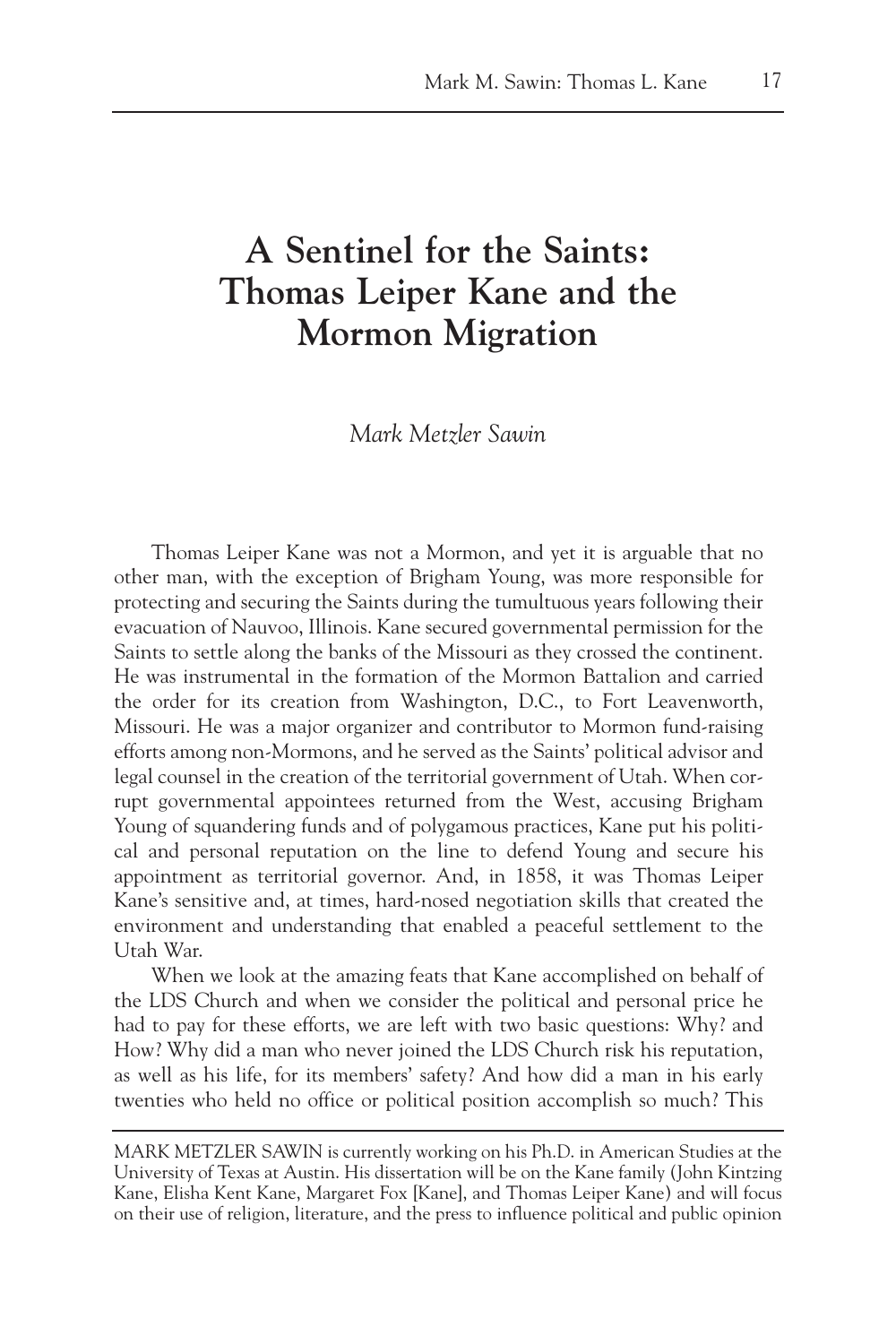paper attempts to answer these questions by examining this very unique man and his relationship to the Mormon people.

On 13 May 1846, Thomas Leiper Kane attended an address given by Elder Jessie C. Little, a Mormon missionary speaking in Philadelphia. According to Kane's later accounts, Little was the first Mormon Kane ever met, and yet by the end of the meeting, Kane was ready to travel across the continent with the Saints.<sup>1</sup> To understand the "why" of our question, we must begin by understanding how one meeting could inspire Thomas Kane to rush across a continent to help a group of people he did not know. To answer this question, we must examine Kane's earlier life.

Thomas Kane was born on 27 January 1822, the second son of one of Philadelphia's most prominent families. During the thirty years before the Civil War, Thomas's father, John Kintzing Kane, was one of the most powerful members of the Democratic Party, a role he exercised quietly from his positions as attorney general of Pennsylvania and later judge of the U.S. District Court of Eastern Pennsylvania. The Kane family helped found several of Philadelphia's institutions, including Girard College, the Second Presbyterian Church, the Academy of Fine Arts, and the Musical Fund. John Kane also served as both a prominent Mason and president of the American Philosophical Society.2

Thomas's childhood was marked by not only an environment of political and social power but also by a sense of religious and social freedom. Members of the Kane family came from Quaker, Moravian, Roman Catholic, Dutch Reformed, Anglican, and Methodist backgrounds and included both Revolutionary rebels and staunch Tory loyalists. It seems this background endowed Kane with a sense of religious tolerance and an acceptance of divergent beliefs; such tolerance was the only way this passionate and politically active family could hold itself together.3

This sense of tolerance was further heightened by Thomas's education. At the age of eighteen, he completed college and traveled to England and France to continue his education and to recover from the constant physical ailments that plagued his childhood. He remained in Europe for several years and during that time became close friends with many Parisian intellectuals, including Auguste Comté whose philosophy of positivism abandoned theological and metaphysical differences, focusing instead on the sociological similarities of people. Kane embraced many of Comté's ideas, holding and expressing beliefs radical enough to cause the French police to raid his apartment on the grounds of suspected revolutionary activity.4

Though he contemplated expatriating, Thomas eventually returned to Philadelphia and in March 1846 was accepted into the Philadelphia Bar. Though a capable attorney, he did not adapt well to the lifestyle of a settled Philadelphia lawyer and soon began to languish under the idea of spending the rest of his life doing such work. He wrote his brother, Dr. Elisha Kent Kane, for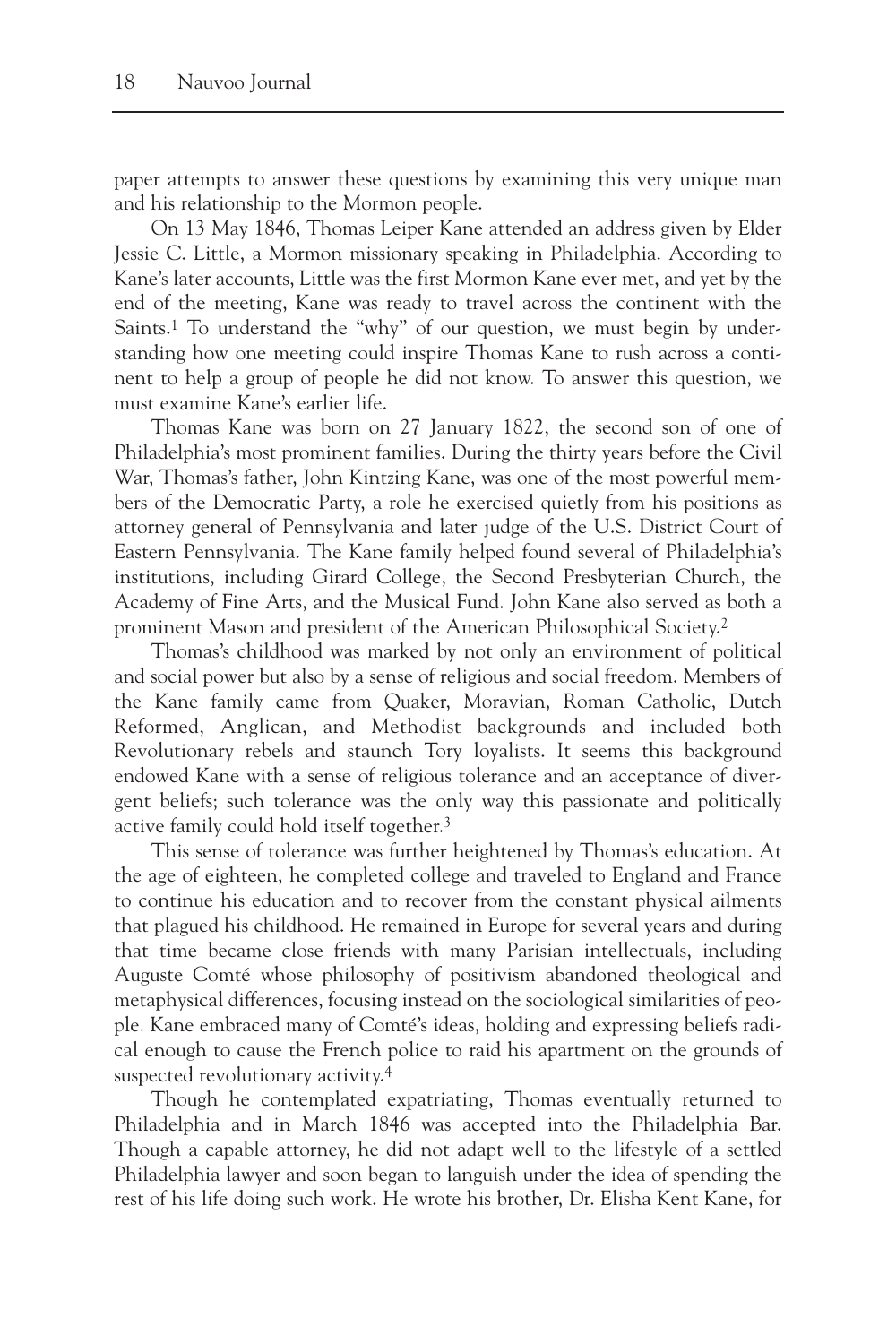

*Thomas Leiper Kane courtesy of LDS Historical Dept., Archives*

advice saying, "I am not well.  $\dots$  I am unhappy in mind.  $\dots$  What shall I now do![?]"5

Like Thomas, Elisha too was often ill. Having spent much of his early adulthood suffering from rheumatic fever, Elisha had discovered that the best remedy for his ailment was activity and adventure—resting seemed only to make him sicker. Thomas tried to follow Elisha's example of "health through activity" by joining the thousands of other young men who were volunteering for the Mexican-American War effort.<sup>6</sup> Unfortunately, he was turned away by the Army because of his frail constitution and poor health.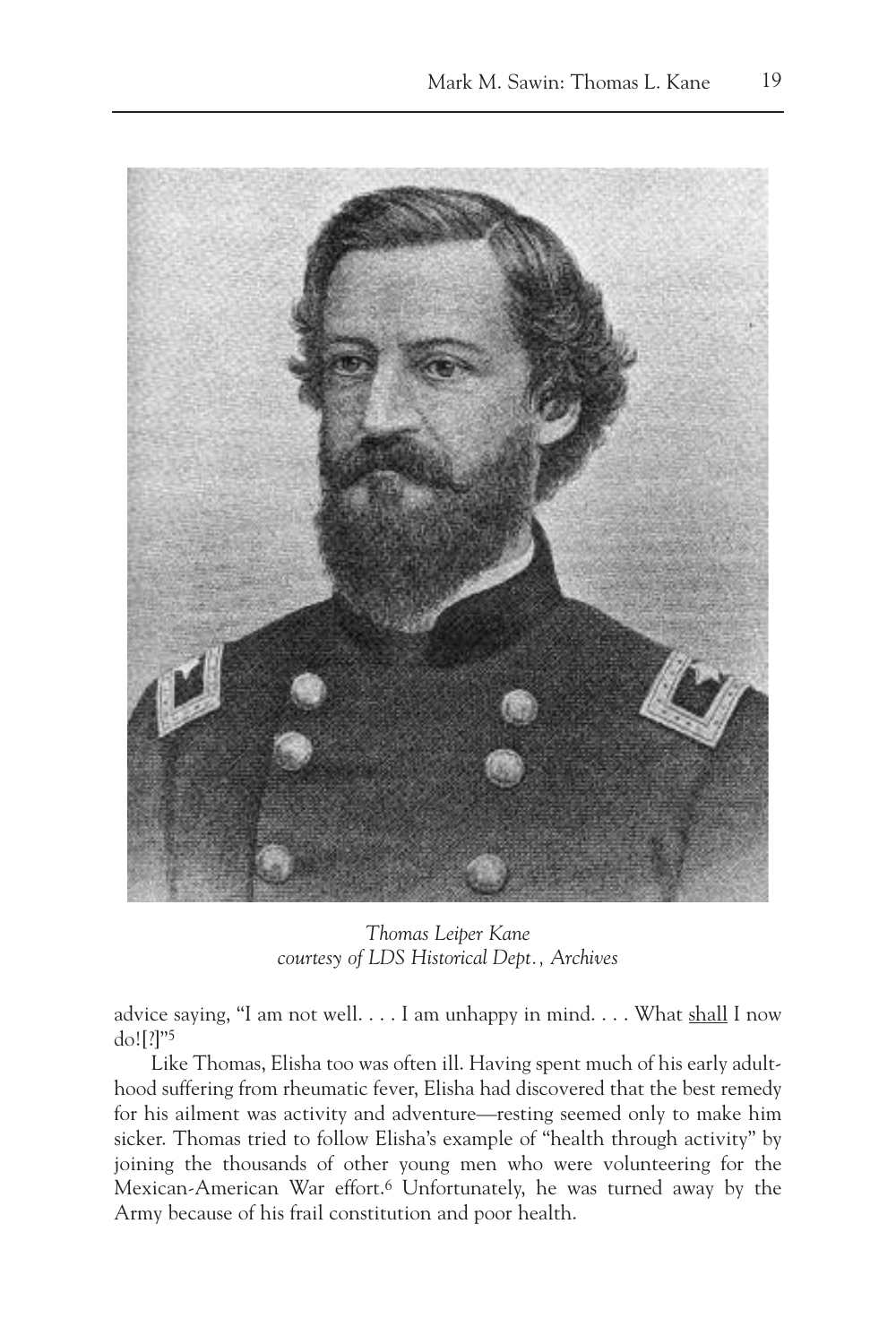This must have been a difficult time in Kane's life, as he was filled with ideas of romantic adventure and yet was sickly and confined to the domestic life of a young lawyer. This situation was made more acute by the fact that his brother Elisha was living the life Thomas wanted to be living. Though only two years his elder, Elisha had already seen much of the world as assistant surgeon for Caleb Cushing's diplomatic mission to China. This long and circuitous mission, followed by a year of his own travels, allowed Elisha to explore much of the world. And unlike Thomas, Elisha was accepted into military service, thus providing him with yet another opportunity for adventure.

The history of Thomas's earlier life makes his response to Elder Little's plea seem less erratic—especially considering that the day of Little's address was the same day the United States finally declared war on Mexico. Thomas was hungry for adventure, and the Mormons' struggle to reach the West was a perfect opportunity for such a quest. Though Kane eventually became a strong supporter of the Mormons' rights to religious freedom, it would be inaccurate to say that this was what caused him to initially embrace their cause. Thomas wrote two letters to Elisha within four days of his first meeting with Elder Little, and these make his intentions perfectly clear.

As to [the] Mormon jaunt  $\dots$  They have given me letters of genuine strength  $\dots$ to Brigham Young and Orson Hyde and the other notabilities. I will see what few can. . . . If I judge aright, that which rules their minds at present, is the desire that I should do them justice and [tell] the world on my return, that they are not drunkards, horse thieves or adulterers as reputed.

Now I have this idea newly come to me. The Mormon party carry to California the first news of War with Mexico—and to the American settlers in the Sacramento valley. These itch for the signal to declare independence of the Mexicans. . . . At one time or other a government representative may be wanting. Who so fit for one as I?—above all if on the journey I shall have ingratiated myself with the disaffected Mormon army before it descends upon the plains, I could carry my commission quietly in my money belt, and, according to the promptings of occasion, be or be not the first U.S. Governor of the new territory of California. There would be no difficulty in obtaining me some sort of government agency of Polk if Father would only work for it—and any kind of a one would sell me a thousand dollars worth of my book.7

Thomas Kane was a bored and sickly twenty-four-year-old aristocrat who wanted fame, fortune, and adventure. The Mormons' struggle across the western frontier seemed a sure way to gain each of these.

But Kane's plans were soon subject to disappointment. When he reached Fort Leavenworth, he learned that the Mormons were not going to push on to the West immediately but were going to stay along the Missouri until the spring of 1847. This meant that his grand entrance into the Sacramento Valley and his dream of becoming territorial governor of California would never be. Though sorely disappointed, Kane was relieved by the fact that Fort Leavenworth's com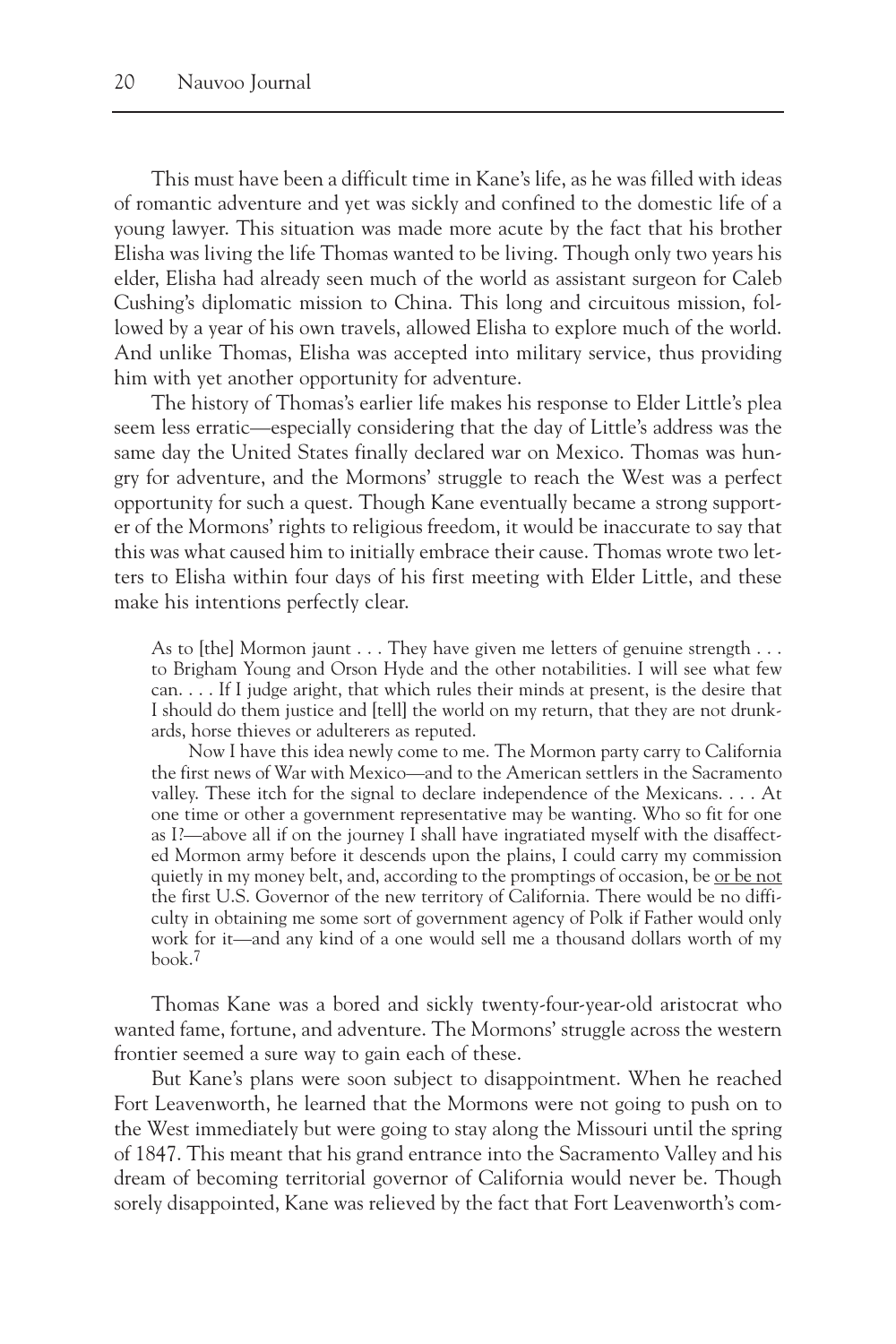manding officer, Colonel S. W. Kearney, offered him an officer's position with the Mormon Battalion. But this too fell through as Kane fell ill after a hard day's journey in excruciating heat. He returned to Fort Leavenworth disappointed and depressed. Despairingly, he wrote his brother Robert, "I often try to think whether my continued ill luck can be the result of my own fault. . . . I wonder I am so little tempted to suicide—God save me."8

But these disappointments caused a transformation in Kane. The next day, he wrote his mother:

Yesterday only I was in much pain at the abasement of my aspirations and the dazzling hopes of which I only have the secret. This morning my temper has undergone a happy change. . . . I am prepared for anything . . . [and] find a dull pleasure in the extreme of my humiliation—a blessed tendency of human kind that I have seen in much wronged wives—in a varying form in over devout sectionaries—and in other miserables.<sup>9</sup>

He explained that he was now content to simply execute the "unselfish" objects" of his mission and thus soon set off to visit the Mormon camps where he was to secure "their fidelity to the United States."10

On this journey from Fort Leavenworth to the Mormon camps, Kane seems to have truly come to terms with his situation. The man who had planned on taking California by storm was now able literally to get down from his high horse. He wrote his sister Elizabeth of his attempt to protect himself during a downpour by crouching under the combined shelter of his horse's belly and his mother's umbrella—hardly the actions of a distinguished territorial governor.11 This new humility is important in our understanding of Kane's reaction to the Mormon people.

He reached the camps on 7 July 1846 and, in the company of Elder H. G. Boyle, spent the next several days roaming from camp to camp, listening to stories of exile and hardship. He soon met and befriended this haggard group's leader, Brigham Young. Kane was greatly impressed with Young's obvious leadership abilities, but even more with the care and comfort he provided his followers. Kane's official duty was to determine the Mormons' character and intentions and report this to President Polk and Secretary of the Navy George Bancroft.12 Before reaching the camps, Kane was skeptical of the Mormons' motivation for crossing the continent, but by the end of his first week among them, his attitude had changed. Elder Boyle noted in his journal that one evening he and Kane came across a man on his knees praying for God's guidance. When the man—unaware of their presence—finally rose and walked back to the camp, Boyle reported that Kane stood still for some moments and "sobbed like a child." When he could speak again, he said only, "I am satisfied: your people are solemnly and terribly in earnest."13

But what seems to have drawn Kane especially close to this group was the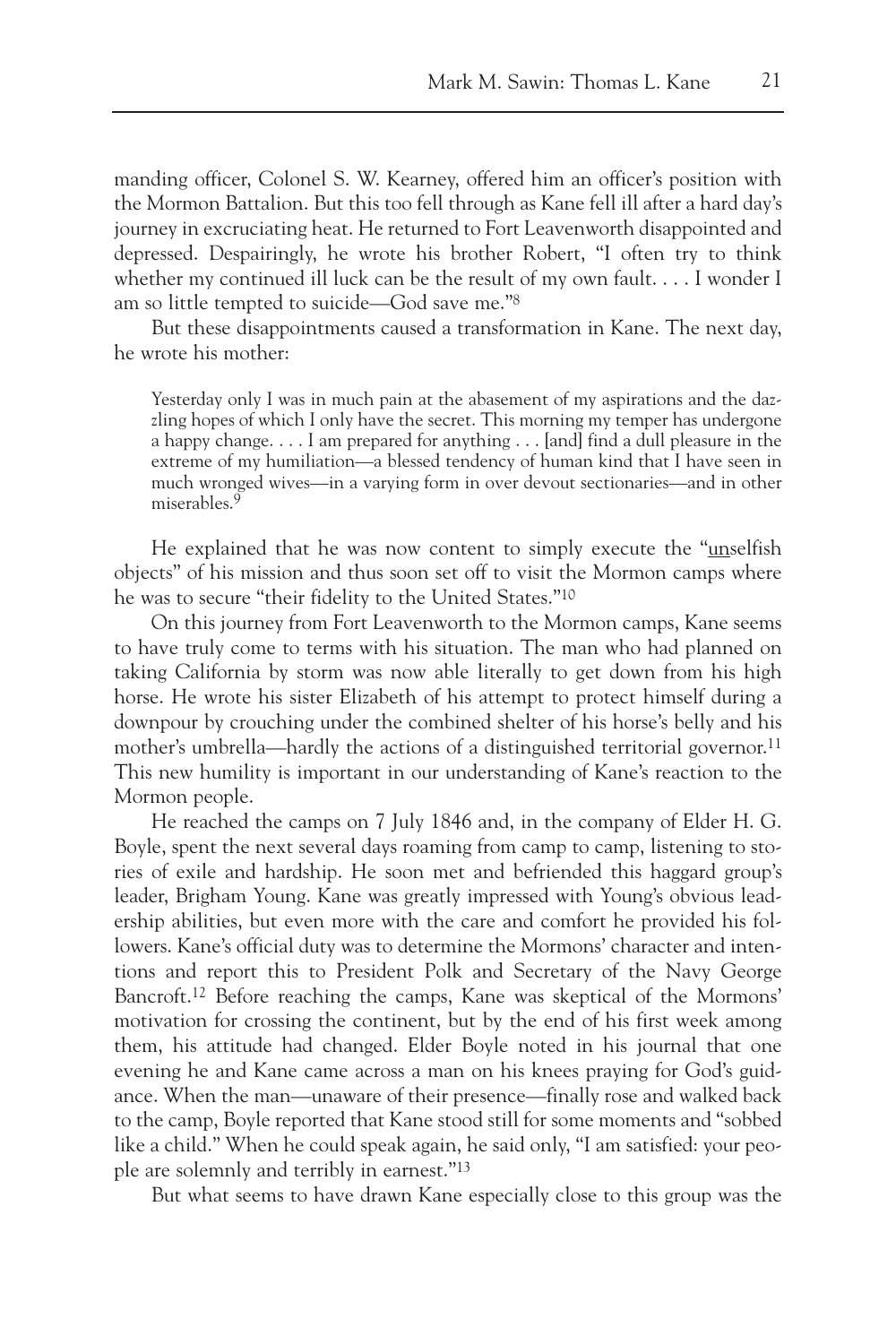care he received when in August he became desperately ill with the "bilious fever" that ravaged the camp that summer. On what he believed was his deathbed, he was tenderly nursed back to health by "an angel" named Lucy Ann who later died of the fever herself.<sup>14</sup> The attention the Saints gave him, a stranger, while six hundred of their own were dying, left Kane with a sense of awe. As he wrote later, that experience assured him that the Saints were "self sacrificing, humane, [and] decorous," and he insisted that he "should hunt in vain through our Eastern States for any community of equal size, better entitled no matter how great its pretensions, to the name of Christian."15

The final incident that seems to have sealed Kane's affection for the Mormons was his visit to Nauvoo, Illinois—the beautiful city that the Mormons had built and then been driven from by an angry Illinois mob. Kane visited Nauvoo on his way back to Philadelphia and there witnessed a rowdy mob of ruffians "beastly intoxicated" and busily defiling the Mormon temple with their "filth and vomit." Upon leaving the temple, he discovered the last of the Mormon refugees along the banks of the Mississippi. They were completely destitute and beginning their trek across the country with nothing but the clothes on their backs.16

By the time Kane reached Philadelphia in early October, the young man who had set out for adventure and self-gain was now a young crusader determined to right the injustices he had witnessed on his journey. This transformation explains the "why" of our initial question. The disappointments and suffering that Kane experienced on this trip seem to have changed him from a selfcentered aristocrat to a self-sacrificing reformer who became deeply involved in the support of many disenfranchised groups—and, most particularly, with the Saints of the West.

Understanding why Kane felt called to help the Saints is only half the task, however. Explaining how Kane accomplished what he did is a bit more difficult, for the obvious answer—through political influence—is too simplistic. Given Kane's family, he certainly had and used all the political channels he could to implement change. But Kane was trying to gain aid for a group that most of the country considered undesirable. In the twenty years before his contact with them, Mormons had been driven out of three states and had had their leaders murdered, their temples desecrated, and their land stripped from them without the government's ever raising a hand to protect them. As many scholars have noted, the press, as well as the public opinion of the times, was staunchly anti-Mormon.<sup>17</sup> In this time of know-nothing politics and nativist sentiment, political influence, even from powerful sources, was not enough to gain governmental support for the Saints. Public opinion had to be changed. But how does one change public opinion? This is the question Thomas Kane had to answer.

As the Mormon Battalion marched off from the camps along the Missouri, Kane knew that only half the battle for the Saints' security was won. The money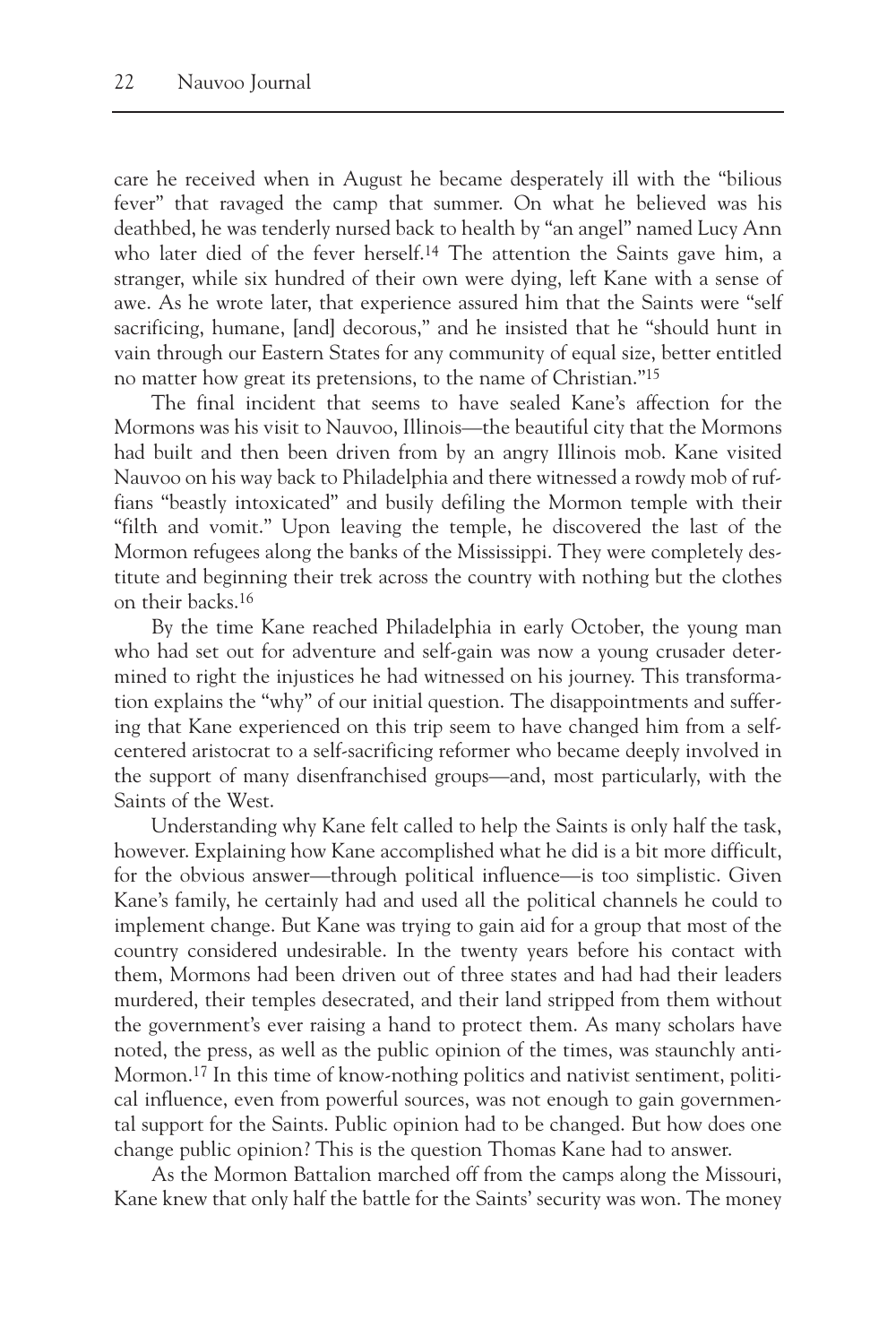the Mormon Battalion would generate would do no good if it were not accompanied by permission for the rest of the Mormons to remain along the Missouri until their stores were replenished and their straggling members were reunited with the group. The first thing Kane did was to seek this permission through political influence.

Kane knew how the government worked, so he quickly set about building a strong case for the Mormons. He and Captain James Allen, who was to lead the Mormon Battalion, wrote and had signed agreements between the Pottawattomie and Mormons over the use of the land. To this Kane added both a statement from Allen as the Battalion's commanding officer and from Indian subagent R. B. Mitchell. Kane then took these letters and mailed them in a bundle to President Polk, adding his own statement as well.18

Once this official request was off, Kane immediately followed it with unofficial requests. He had Mitchell write another letter stating that the Mormons, and especially their leaders, were "civil, polite, and honest . . . [and] entirely patriotic."19 He then had Brigham Young write a personal plea directly to President Polk, informing Polk of the Saints' intention to settle in Utah and assuring him that the Mormons were, despite their misuse in the past, still "children of the United States."20 Along with these two personal letters, Kane sent a message to his powerful father, asking him to talk to Polk directly about the matter. Within a week, Judge Kane wrote back to his son saying, "I shall see him and take care that the thing is done. The form of course is immaterial; but in substance all shall be right."21

Were political influence all it took to assure the Mormons' residence on the Missouri, Kane would have accomplished this matter within a week. But it was not. Kane left the Mormon camps on 8 September thinking all was secure. But two days later, Kane learned from subagent Mitchell that the agreement between the United States and the Pottawattomie people had been ratified; and thus the Mormons' agreement with the Pottawattomie was invalidated, as they were no longer on Pottawattomie land but were on what was to be the new state of Iowa.22

By the time Kane arrived back in Philadelphia in October, everything political prestige could accomplish had been undone. Kane continued to use his influence to put pressure on politicians, but he also began a new campaign to gain support for the Mormons. Kane stopped being a lawyer and politician and became a press agent.

At this time, several eastern papers were running stories that accused the Mormon Battalion of being insubordinate. Kane knew that if such reports continued to run, any chance for political aid would be killed. So Kane began writing his own articles. An unsigned article denying all the charges against the Mormon Battalion appeared in the *Pennsylvanian* (Philadelphia's leading paper) in early October; and a few days, later a letter appeared on the front page of the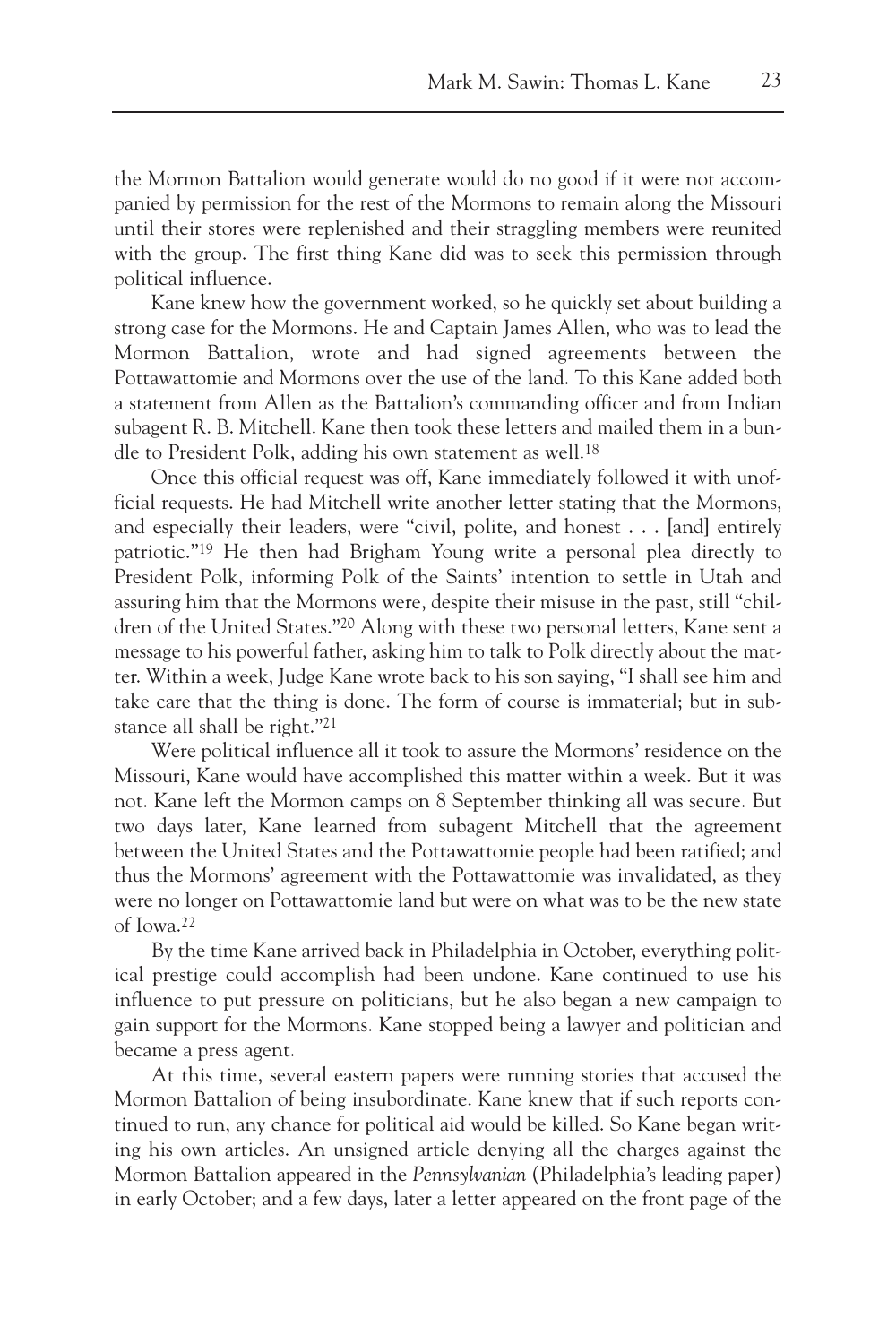*New York Tribune* stating that "the Mormon Battalion . . . has earned the highest approbation and good opinion on every account."23 Kane knew that the best way to sway the president was to sway public opinion. If public opinion was anti-Mormon, Polk would be chastised in the papers for supporting them. However, if public opinion could be changed to make people sympathize with the Mormons as an oppressed and wronged people, then the opposite would be true, thus making it politically dangerous for Polk not to agree to let them stay. These articles worked, for by the end of October, Polk agreed to let the Mormons stay for the winter.24

Though he was grateful for this success, Kane knew it was short lived. With their trek to the Salt Lake Valley beginning in the spring, Kane knew that the Mormons would need the land along the Missouri not just for one winter but for several years. To gain permission for an extended stay would be difficult, so Kane began an extensive publicity campaign aimed at doing nothing less than completely changing the nation's opinion of Mormons. Elder Orson Spencer was in Philadelphia at this time and reported Kane's efforts to the Saints:

Col. Kane . . . thinks that the best method of operating upon [Polk's] Cabinet is through the press and the conversion of public opinion.  $\dots$  [He] says he has now succeeded in making such arrangements with the leading press and that he shall no longer be confined to "long shots" but open the battery for direct and close fire.<sup>25</sup>

This "close fire" consisted of three articles printed in two consecutive issues of the *Pennsylvanian*. The first two discussed Nauvoo and told how it had fallen into chaos ever since the Mormons had been forced to leave. They joked that even the governor of Illinois could not keep the ruffians from stealing his own sheep.26 The third article was about the Mormon Battalion and reported that its members had received "very marked praise of their deportment as men and as soldiers." This praise was followed by a passage that clearly illustrates the influence Kane had upon editorial staffs of the time:

A friend of ours, who has recently passed the summer months in the neighborhood of the camp of Mormon emigrants . . . has impressed us very deeply with a sense of the gross injustice which they have sustained from the bordermen of Illinois. . . . He speaks of thousands of men, women, and children, peaceable, industrious, and prospering, expelled without other cause of reproach, than the eccentricities of their religious faith. . . . One of the strange things that his account involves, is the want either of integrity or firmness in the newspapers of the West, from which public opinion has been forced to glean the materials for its judgment in the case. The truth, as we are assured, remains yet to be told; and woeful truth it is, most dishonoring to the American name.27

A week after this series of articles, Kane reported their effect to Young saying: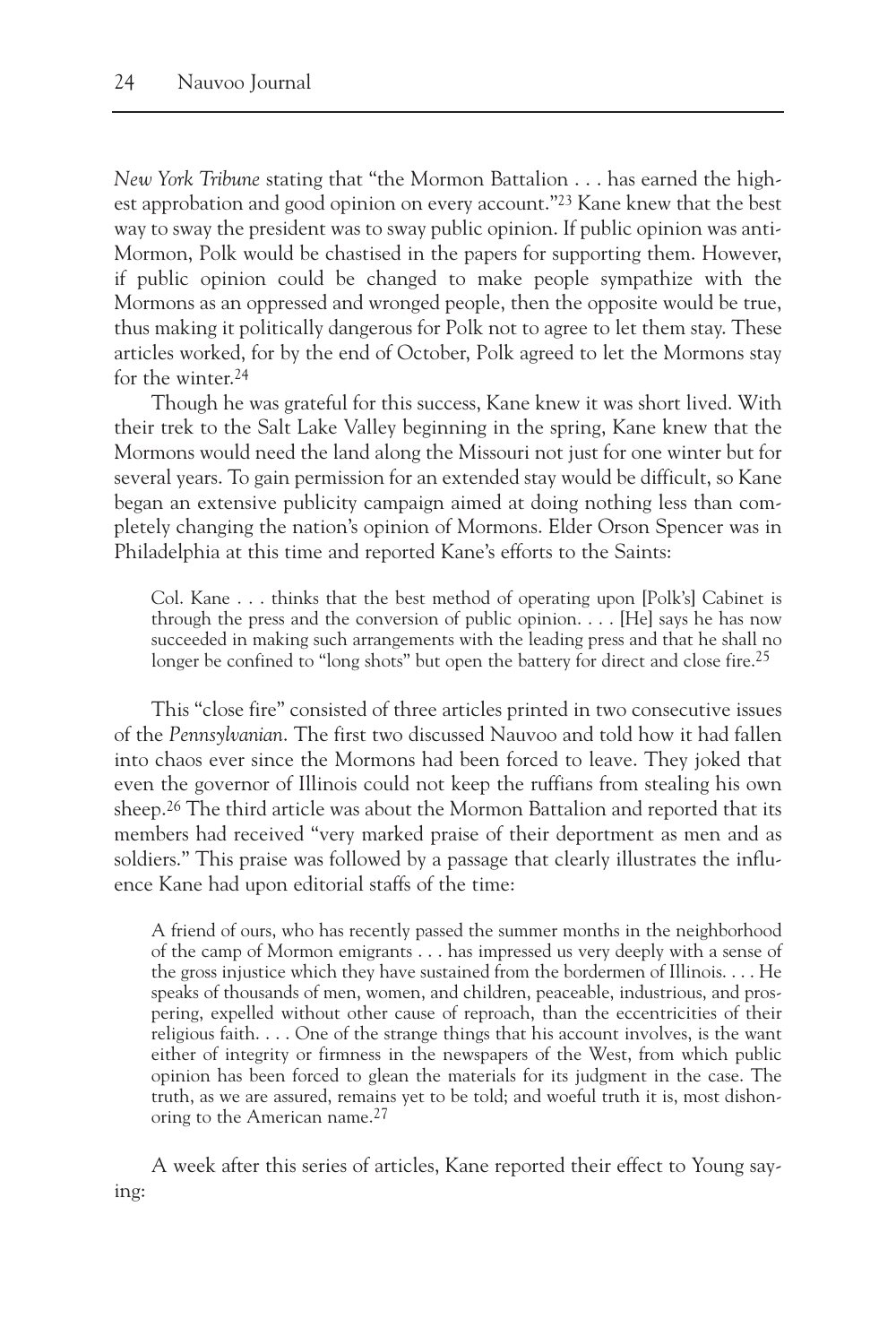It was found next to impossible to do much for you before public opinion was corrected. . . . [I]t became incumbent on me to manufacture public opinion as soon as possible. . . . Tomorrow morning myself and scribe start for New York, and if I can have there, any portion of the same success which I have had in my own city, I will consider the brunt of the battle over if indeed victory be not at hand.28

On 16 December 1846, an article ran on the front page of the *New York Tribune*, taking up nearly an entire column and proclaiming in its headline "The Mormons—Their Persecutions, Sufferings and Destitution." This long article began with a letter (most certainly from Kane) explaining to editor Horace Greeley the terrible atrocities that had taken place at Nauvoo. This letter was followed by a long section labeled "Remarks on the Above" in which an unnamed article from a "U.S. Gazette . . . from the Far West" gave testimony to the "virtues of the family—chastity, [and] affection" of the Mormons and describing the vicious ways in which they were raped, murdered, and thrown out of their community by an "army of reforming moralists."29

These two long articles were accompanied by an editorial (presumably by Greeley) saying:

Our informant is very positive, from extensive personal observation that the Mormons are a virtuous, chaste, frugal, industrious, inoffensive people, and that the impulse of their persecutors has been that of sheer robbery, outrage and lust throughout. We care not whether this be so or not—we maintain their absolute right to protection [of] their own homes and hearths. . . . If the Mormons had faults, as alleged, they were at the worst better than their robbers and murderers. Eternal shame to Illinois for allowing them to be so tortured and ravaged!30

Over the next five years, Kane continued to use the press for the Mormons' benefit. Using newspapers, he was able to affect public opinion strongly. In a letter to the Saints, Kane explained that his "usual course" was to put positive editorials in several "different seaboard newspapers" about every three months, thus keeping the Mormons continually cast in a positive light. By 1850, he felt that this "reiteration of the same points" was beginning to bore readers, so he wrote a long, sympathetic narrative of his travels to Winter Quarters and Nauvoo. After delivering it as an address before the Historical Society of Pennsylvania in March of 1850, Kane had it published as a pamphlet entitled "The Mormons." A copy of this persuasive narrative was sent to every member of Congress as well as to every newspaper editor in the East. This approach, Kane felt, would provide both lawmakers and editors with a "reliable case for defense" against the negative allegations that continually crossed their desks.31

These press tactics answer the "how" of our question. Thomas Kane's use of eastern newspapers was successful in changing the public's opinion about Mormons. In the years between 1846 and 1852, his articles, editorials, and addresses helped secure the Mormons' settlements along the Missouri and in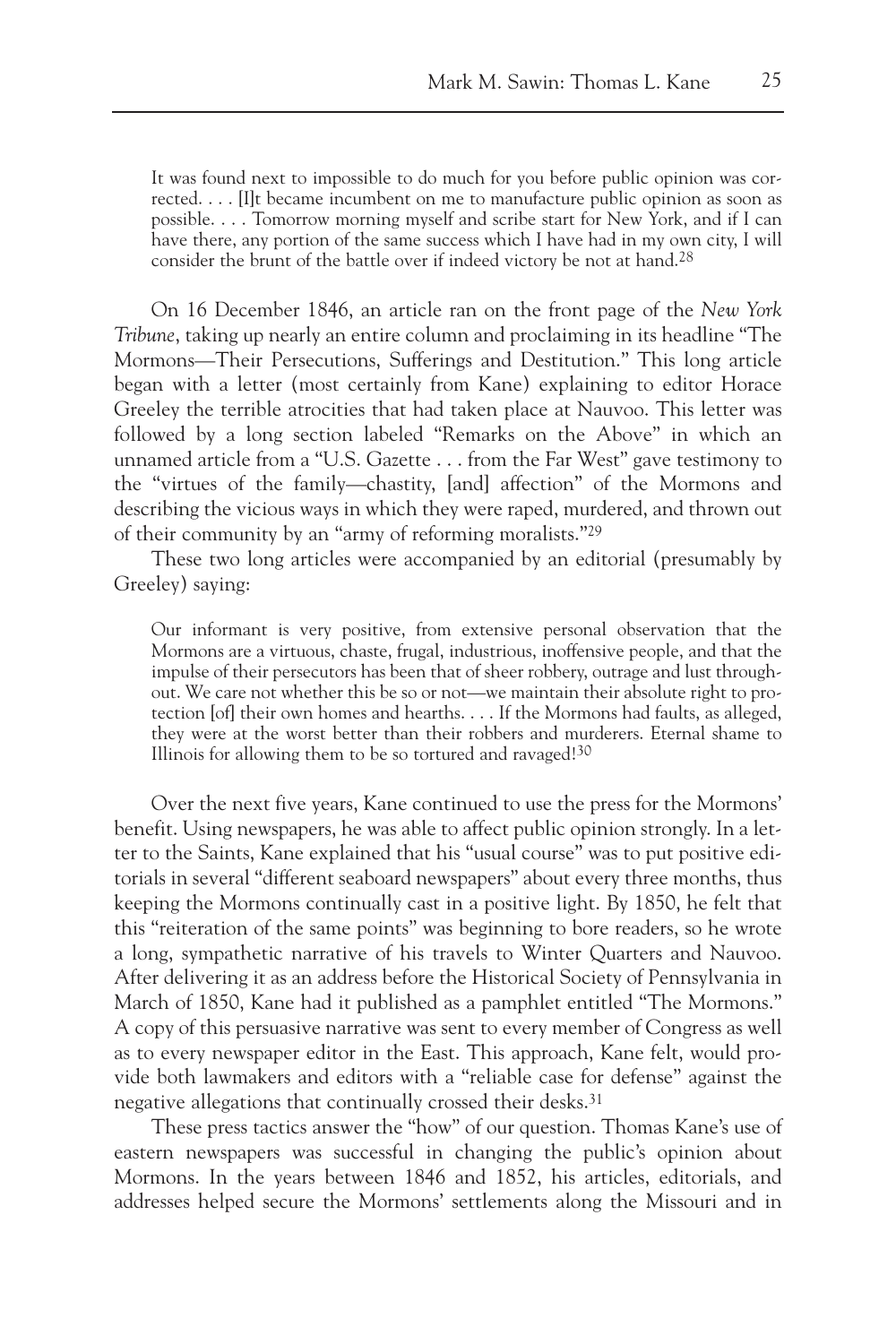Utah and contributed greatly to Mormon fund-raising efforts in the East.32 They were also effective in discrediting negative reports about the Mormons and in securing Brigham Young as the territorial governor of Utah.33 For some time, Kane was even able to dispel the explosive rumors of Brigham Young's polygamy. This issue, however, was what eventually ended Kane's ability to help the Mormons in the press. Just a few months before Young had Orson Pratt announce the Mormon practice of plural marriage, Kane had publicly given his word that Young was not polygamous. When Kane made his statement, he knew he was not telling the truth; but he felt denial of polygamy was the only way he could maintain public support for the Mormons. When Pratt's announcement reached the East, Kane was publicly humiliated and thus lost his ability to sway public opinion toward the Mormons.34

Though this event finished Kane's ability to help the Saints in the press, it did not end his relationship with them. During the next several years, he and Young remained friends, often exchanging letters of brotherly affection and faithful encouragement and support. And in 1857 when Buchanan sent troops to Utah to "correct" the Mormon problem, Kane quickly came to the aid of his old friends. Under his own volition, he traveled to Utah and there managed to arrange a peaceful settlement to a conflict that threatened to make the Saints religious refugees once again.

## **Notes**

1. Albert L. Zobell, *Sentinel in the East: A Biography of Thomas L. Kane* (Salt Lake City: Nicholas G. Morgan, 1965), 3-4, 15.

2. Henry Simpson, ed., *The Lives of Eminent Philadelphians, Now Deceased* (Philadelphia: William Brotherhead, 1859), 613-18; George W. Corner, *Doctor Kane of the Arctic Seas* (Philadelphia: Temple University Press, 1972), 9-14.

3. William Elder, *Biography of Elisha Kent Kane* (Philadelphia: Childs & Peterson, 1857), 13-16; Corner, 14-16.

4. Zobell, 10-11.

5. Thomas Leiper Kane to Elisha Kent Kane, 16 May 1846, Kane Family Papers, American Philosophical Society.

6. Zobell, 10-11. For a good explanation of the sense of romantic adventure inspired by the Mexican-American War, see Robert Johannsen, *To the Halls of the Montezumas: The Mexican War in the American Imagination* (New York: Oxford University Press, 1985).

7. Thomas Leiper Kane to Elisha Kent Kane, 17 May 1846, Kane Family Papers, American Philosophical Society. The book referred to is a travel account Thomas hoped to write after his journey. At the time, such accounts were a popular and often lucrative genre.

8. Thomas Leiper Kane to Robert Patterson Kane, 2 July 1846, Kane Family Papers, American Philosophical Society.

9. Thomas Leiper Kane to John Kintzing Kane and Jane Leiper Kane, 3 July 1846, Kane Family Papers, American Philosophical Society.

10. Ibid.

11. Oscar Osburn Winther, ed., *A Friend of the Mormons: The Private Papers and*